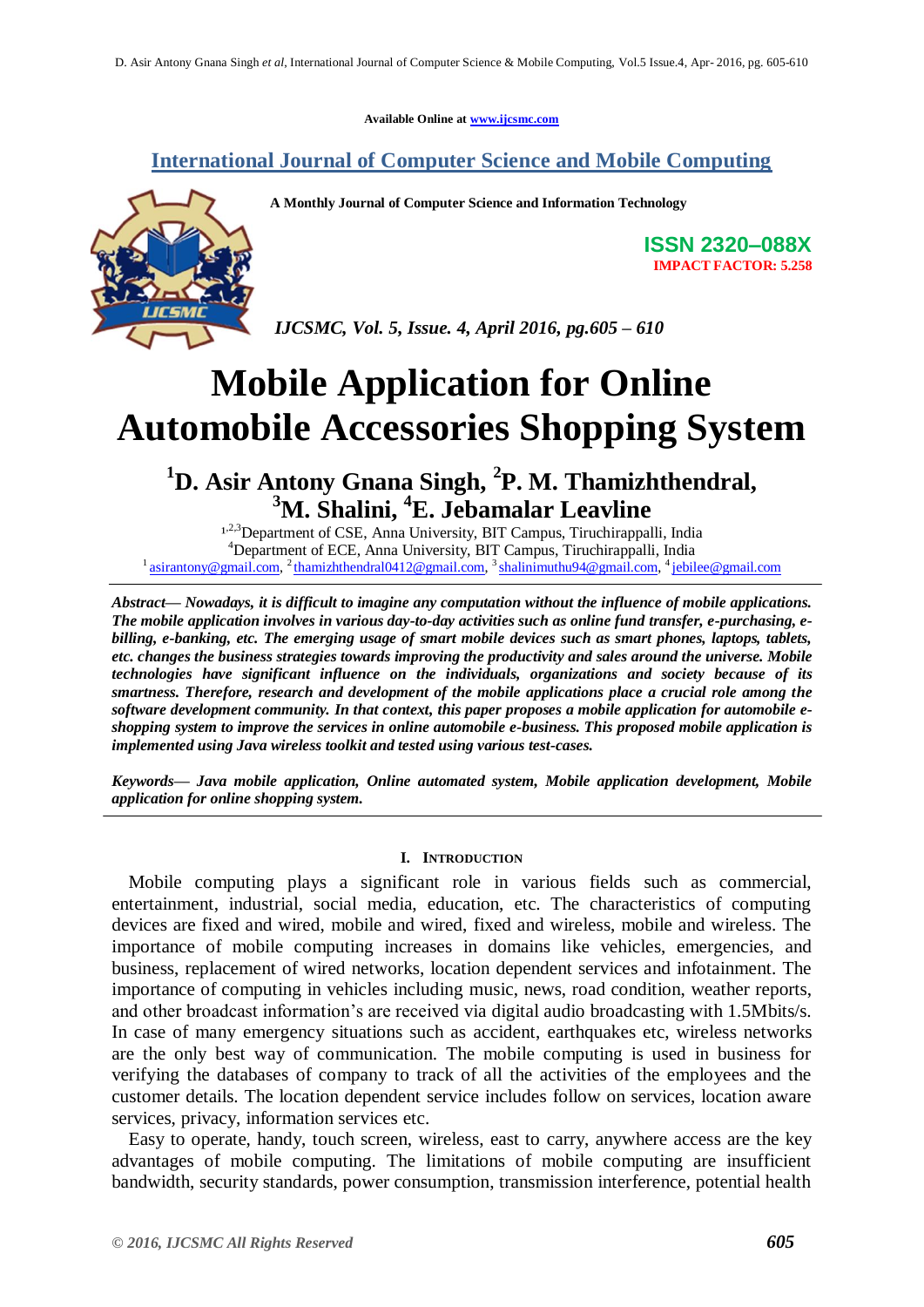hazards, and human interface with device. The issues in mobile computing are concerned with security, bandwidth, location intelligence, power consumptions. The rest of this paper is organized as follows: The section II discusses the literature review. The section III proposes the mobile application. Section IV discusses the implementation details. The section V concludes this paper.

#### **II. LITERATURE REVIEW**

This section presents the various research works related to the implementation of the proposed system. Muzhir et al proposed an internet billing system to pay electronically. This proposed method takes an advantage of construction of virtual banks that perform the process of banking operations. The security is provided for this proposed system by encrypted passwords using hash functions MD5, CRC32. And also, the interfaces such as system interfaces, user registration interfaces, and e-mail services are provided with this system [1] Rathnayaka et al presented a mobile application for electricity billing system to compute the billing operations and notify consumers about their consumption. This suggested system has come up with solutions which address the problems like incorrect bills, complaints, interaction between customers and electricity board [2]. Atul M. Burker suggests the intelligent energy billing system with two-way communication which is capable of detecting tampering and fault. This model has a capability of transmitting the measured values of energy meter from customer side to a central database via a wireless channel [3]. Prashant Shende et al proposed radio frequency (RF)-based automatic meter reading (AMR) using the technology of automatically collecting data from energy meter and transferring that data to a central database for billing and/or analysis. This technology helps to overcome many problems regarding to collection of the energy meter data and the data is provided to a user on the basis of actual consumption value rather than on basis of estimate consumption value. For this model data transmission is done with the help of RF module [4].

Daniel Barbara presented a paper that deals with the impact of mobile computing in the area of data management. They first analysed each of the distinctive features of mobile computing and how they impact the implementation of databases for mobile computers, creating new opportunities for research in survey manner. Then for each of these problems they surveyed the papers in the literature in recent years. Their paper focussed on the consideration such as asymmetry in the communication, power limitations, screen size, frequent disconnections which affects the growth of mobile computing [5].

Prof. P. L. Ramteke discussed the mobile computing with wireless LAN and its modes namely ad hoc and infrastructure network. They defined the operational model of the mobile computing environment and demonstrated their proposed solutions. They dealt with the security issue that needs to be considered when the communication channel is to be set. Wireless local area network (WLAN) does not provide only the adequate security and it is inherently weak. They also discussed about various security technologies but those are not having the wide spread acceptance among the corporate infrastructures [5]. R.B. Hiware proposed the technique for prepaid and post paid scheme using SMS. GSM network is used for sending and receiving SMS. The wireless meter promises fast and accurate billing system. They suggested the system that includes energy metering IC, microcontroller which communicates to the server through GSM modem for both prepaid and post paid scheme. This paper overcomes the disadvantage of a post paid system wherein there is no control of usage from the consumer's side. And also they described the advantage of the prepaid system that the human errors in reading meters and processing bills can be reduced to a great extent.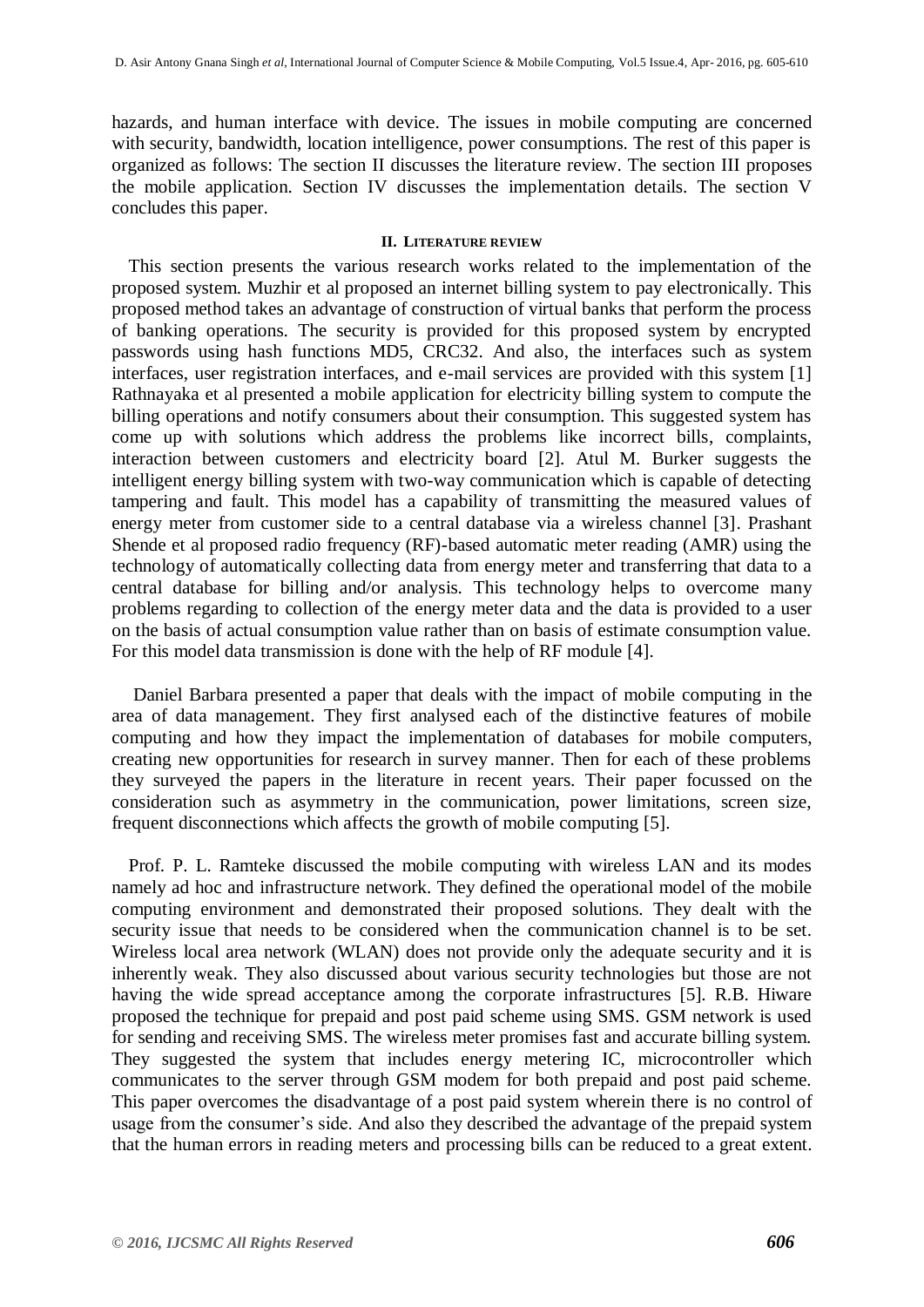Wireless meter can be used in residential apartments and especially for industrial consumers where bulk energy is consumed [7].

Dijiang Huang proposed the MobiCloud (Mobile Cloud) framework which uses addressing trust management, secure routing, and risk management issues in the network to enhance the communication. They also discussed the cloud computing technology to form a new environment for MANET operations in multiple service provisioning domains according to the criticality of MANET services and corresponding security requirements [8]. Dan Chalmers dealt about the QoS concepts and techniques for mobile distributed computing environments and presented a survey. The requirements of current and future mobile computing are examined and the services required to support mobility are discussed. They also provided an overview about the generic concepts of QoS specification and management. This paper also discussed about the effect of link type, movement on QoS requirements and the Restrictions of Portable Devices on QoS [9].

In Ref [10], the authors discussed about the cloud computing which provides a better and efficient network for mobile applications which revolves around the cloud platforms and cloud services. They discussed about the cloud computing challenges regarding network, mobile device, mobile applications and security. A.Vijayaraj designed the RF system having the centralized EB office that has immediate access to all consumer homes in a local network. The possibility of connecting the remote areas even in case of power failure using wireless technology is considered as the major advantage of this system. Also this system is user friendly, easy to access and far more efficient than the billing system [11]. Zohreh Sanaei proposed the paper and discussed about the heterogeneity between the mobile computing and cloud computing and they also discussed the challenges in the mobicloud computing. This paper described various platforms in which the heterogeneity issues are occurred. They also discussed about the issues based on the literature [12]. Ahmed Dheyaa Basha presented the article which discusses about the significance of mobile applications in cloud computing. They also explained the need of cloud computing and the GPMCC system [13].

#### **III.PROPOSED WORK AND ITS IMPLEMENTATION**

Figure 1 shows the flowchart representation of the proposed method. This proposed method has the provision of searching the desired items of automobile accessories and confirm the items that are required to purchase. Then the registration and login module establishes the user or customer profiles and makes the authentication to the proposed system. The item selection module calculates the price for the purchased item and directs to payment. The payment module receives the money from the customer through the net banking, debit or credit card or cash on delivery. Confirm the payment module confirms the recipients of the money from the customer or user and intimate to the customer or user. The delivery of items module receives the contact address of the user or customer and enables the shipman to reach the product to the customer or user.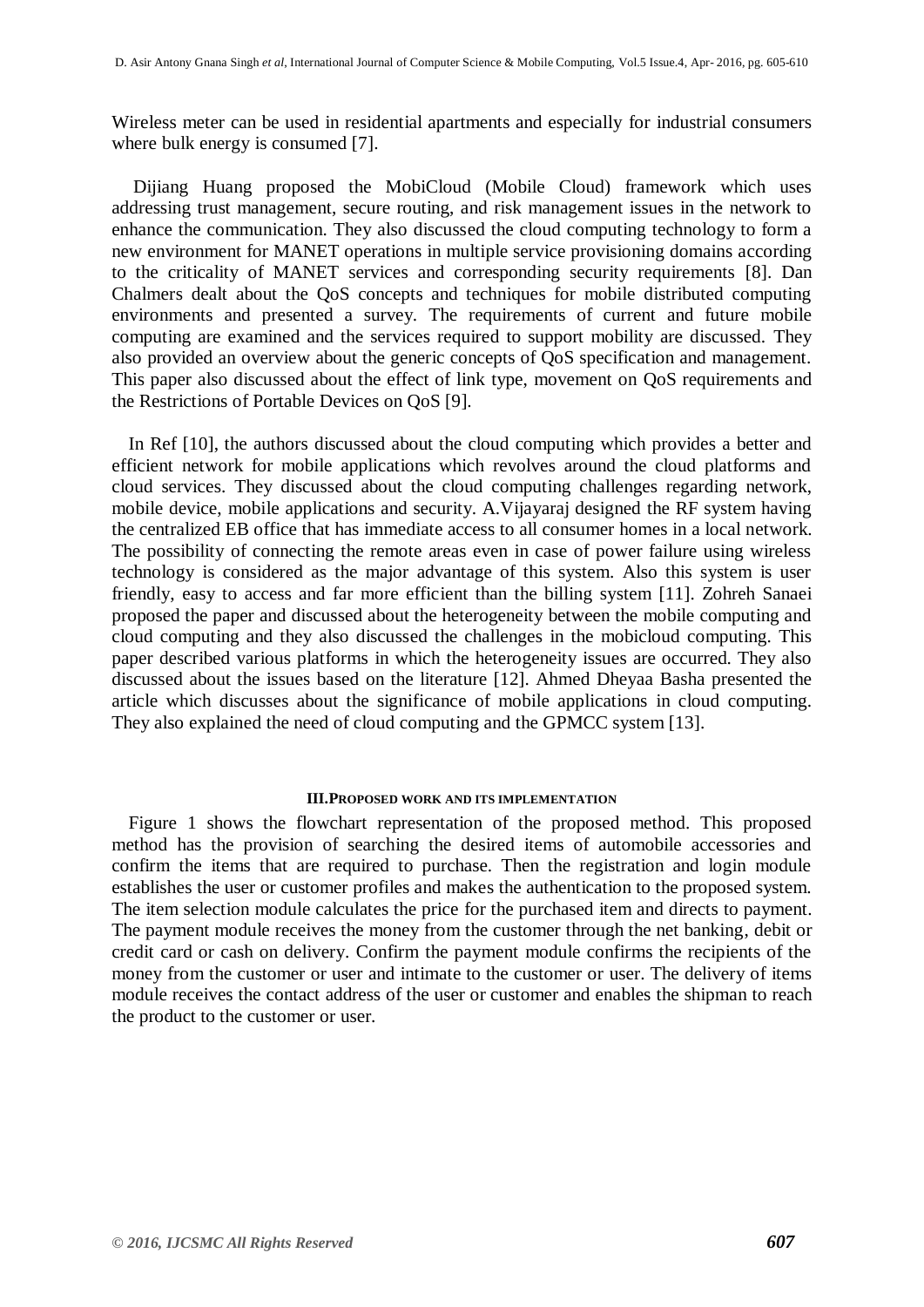D. Asir Antony Gnana Singh *et al*, International Journal of Computer Science & Mobile Computing, Vol.5 Issue.4, Apr- 2016, pg. 605-610



Fig. 1 Flowchart representation of the proposed method

This proposed method is implemented using Java wireless toolkit environment. The sample implementation procedure is presented in the Table 1. Figure 2 shows the sample screenshot of the proposed system.



SAMPLE IMPLEMENTATION PROCEDURE ON JAVA WIRELESS TOOLKIT

1. Double click on the icon of Java wireless toolkit2.3.5 2. Click new project on the window 3. Enter the project name and MIDlet name as public class name 4. Enter create project 5. Write the program in notepad and save the program 6. Save the program in j2mewtk folder 7. Go to J2mewtk then 2.5.2 then apps 8. Next click on the project folder 9. Go to source folder 10. Then save the file with .java 11. Open the wireless toolkit window 12. Click on open project 13. Select the project 14. Build the project 15. Next run the project 16. The output is displayed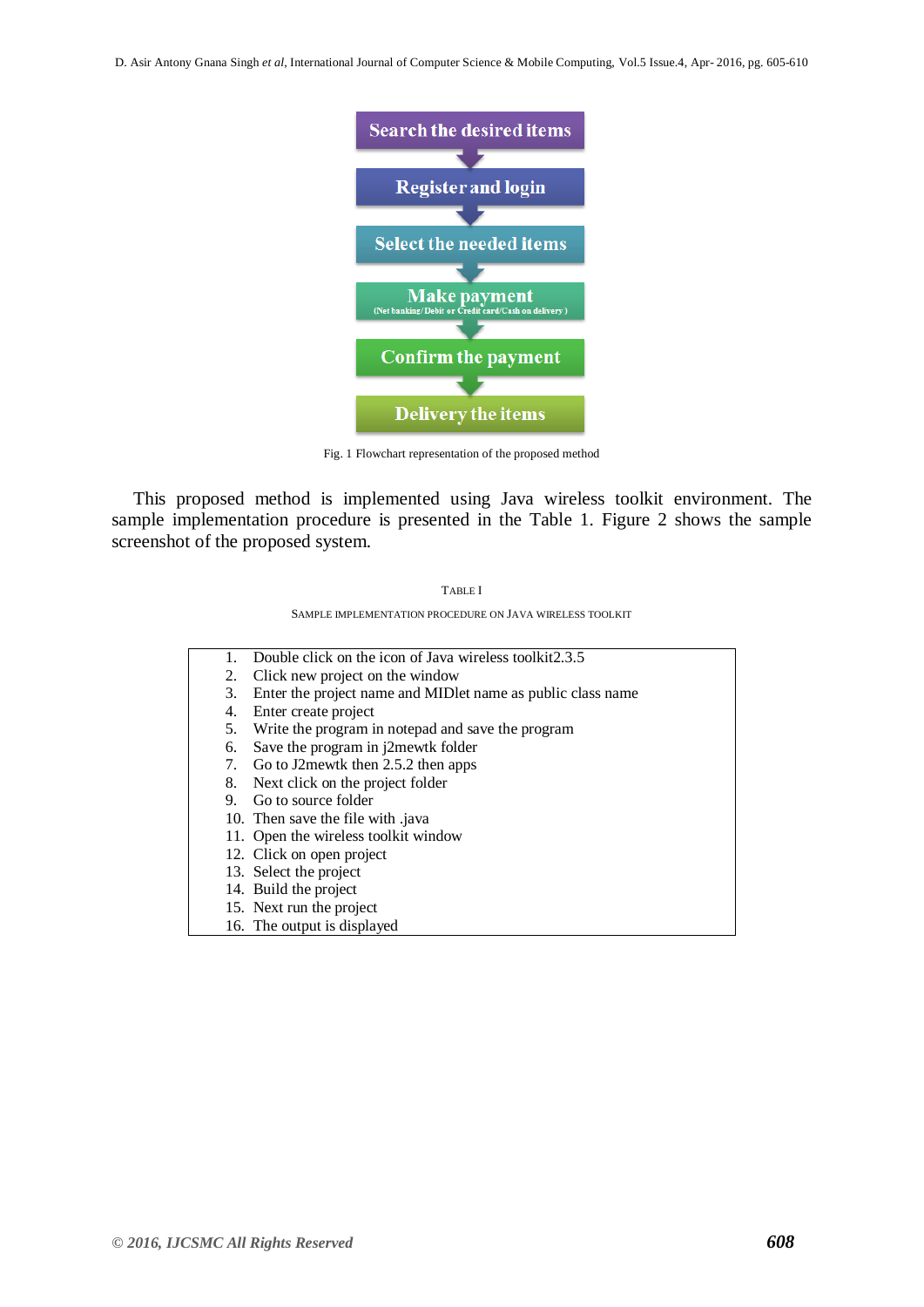| $\blacksquare$ +5550000 - DefaultColorPh -      |                         | $\overline{\mathsf{x}}$ |
|-------------------------------------------------|-------------------------|-------------------------|
| MIDlet View Help                                |                         |                         |
| Θ                                               | $\clubsuit\mathit{Sun}$ | ⊚                       |
|                                                 |                         |                         |
| <b>①图</b><br>$T_{\text{full}}$<br>billingsystem |                         |                         |
| productname:                                    |                         |                         |
| Oswitches<br>$\bigcirc$ car seat                |                         |                         |
| OBearings<br>$\bigcirc$ Tyre                    |                         |                         |
| <b>Quantity:</b>                                |                         |                         |
| <b>Specification:</b>                           |                         |                         |
| Price:                                          |                         |                         |
| Serialno:                                       |                         |                         |
| PhoneNo:<br>Date:                               |                         |                         |
| <date></date>                                   |                         |                         |
|                                                 |                         |                         |
| Menu                                            |                         |                         |
|                                                 |                         |                         |
| ۰                                               |                         | $\bullet$               |
|                                                 |                         |                         |
| ⋒                                               |                         | 41                      |
|                                                 |                         |                         |
| 1                                               | $2$ ABC                 | <b>3</b> DEF            |
| 4 <sub>GHI</sub>                                | $5$ JKL                 | 6 MNO                   |
| 7 PQRS                                          | 8 TUV                   | 9 wxyz                  |
| olic.                                           | 0                       | $# - +$                 |
| <b>SHIFT</b>                                    |                         | <b>SPACE</b>            |
|                                                 |                         |                         |

Fig. 2 Sample screenshot of proposed method

#### **IV.CONCLUSIONS**

This paper proposed a mobile application for online automobile accessories shopping system. This system consist of several modules such as search the desired items, register and login, select the needed items, make payment, net banking/ debit or credit card/cash on delivery), confirm the payment, delivery the items. This proposed system is implemented using the Java wireless toolkit environment and tested with many test cases. This proposed system can be extended with some other features by adding some interesting applications.

#### **REFERENCES**

- [1] Al-Ani, Muzhir Shaban, and Rabah Noory. "Billing System Design Based on Internet Environment." Editorial Preface 3, no. 9 (2012).
- [2] Rathnayaka et al, Mobile Based Electricity Billing System. International Journal Of Science And research Publications,Vol 3(4),April 2013
- [3] Shravanthi, C., and H. S. Guruprasad. "Mobile Cloud Computing as future for mobile applications." on International Journal of Research in Engineering and Technology-May (2014).
- [4] Hiware, R. B., P. Bhaskar, Uttam Bombale, and Nilesh Kumar. "Advance Low Cost Electricity Billing System Using GSM." Int J Adv Engg Tech/IV/IV/Oct-Dec 51 (2013): 53.
- [5] Barbará, Daniel. "Mobile computing and databases-a survey." Knowledge and Data Engineering, IEEE Transactions on 11, no. 1 (1999): 108-117.
- [6] Pallavi D.Dudhe et al, Mobile Computing With Wireless LAN And Its Modes Ad-Hoc Network With Challenges. International Journal Of Computer Science And Mobile Computing. ,Vol 3(4), April 2014
- [7] Gopinath, S., R. Suresh, T. Devika, N. Divya, and N. Suthanthira Vanitha. "Embedded Based Digital Energy Measurement for Improved Metering and Billing System." Vol 1(9),Dec 2013.
- [8] Dijiang Huang et al , Mobicloud:Building Secure Cloud Framework For Mobile Computing And Applications. Fifth International Symposium On Service Oriented System Engineering,2010
- [9] Chalmers, Dan, and Morris Sloman. "A survey of quality of service in mobile computing environments." Communications Surveys, IEEE 2, no. 2 (1999): 2-10
- [10] Sahu, Deepti, Shipra Sharma, Vandana Dubey, and Alpika Tripathi. "Cloud computing in mobile applications." International Journal of Scientific and Research Publications 2, no. 8 (2012): 1-9.